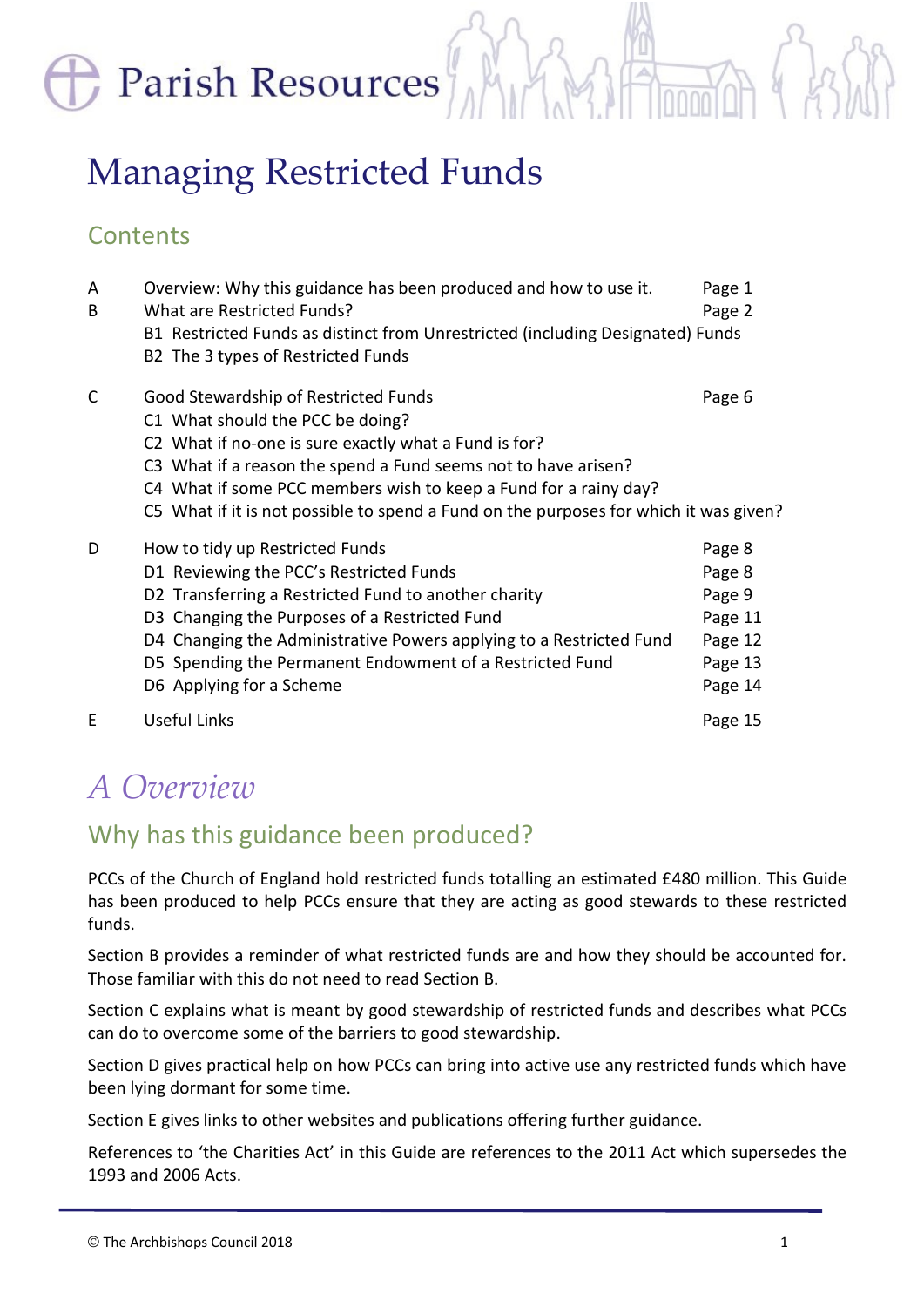### *Why now?*

Over time, charity law has introduced new provisions making it easier for PCCs and other charities to manage small restricted funds. 'Manage' may mean transferring, changing the purposes of, or spending the small restricted funds. These provisions came into effect in March 2008 and are described in Section D, which sets out what PCCs can do and how. The new provisions offer a good opportunity for PCCs to review their restricted funds and to ensure that they are using them to the maximum potential. This chance to bring any unused funds back into productive use should be welcomed with open arms!

### **HOW TO USE THIS GUIDE**

- $\triangleright$  If you want to refresh your memory on what restricted funds are and how they should be accounted for, go to Section B below. This section also gives tips for treasurers setting up new restricted funds.
- $\triangleright$  To learn more about what good stewardship of restricted funds means, including some tips on how to manage them effectively, go to Section C on page 6.
- $\triangleright$  If you have restricted funds sitting un-used or under-used in your accounts and would like to transfer them to another charity, change their purposes, change the PCC's administrative powers in relation to them or spend their permanent endowment, go to Section D on page 9.

# *B What are restricted funds?*

# B1. Restricted Funds as distinct from Unrestricted (including Designated) Funds

**'Restricted funds'** are sums of money that are held on trust for particular purposes and can only be spent on those purposes. 'Restricted fund' is the accounting term; in legal terms, it may be described as a 'trust fund.' Note that each restricted fund is a 'charity' in its own right. This will be particularly important when considering the provisions set out in Section D.

**'Unrestricted funds'** are simply the ordinary property of the PCC (its 'corporate property') and can be spent on any of the PCC's general purposes. '**Designated funds**' are sums of unrestricted money earmarked by the PCC for specific purposes.

Restricted and designated funds should not be confused. When the PCC earmarks some of its own unrestricted funds for a particular purpose as a designated fund, no legal restriction is created; the money is still legally unrestricted and can be 'undesignated' by the PCC and used for other purposes at any time. If, on the other hand, the PCC receives a sum of money from a third party and that third party (perhaps a grant-maker, donor or testator) specifies that the money is to be used for a specific purpose, a legal restriction – called a 'trust' – is created and the funds may not be used for any other purpose. In the case of such a donation to a PCC, the trust created will almost invariably also be a 'charity.' In accounting terms, it is known as a 'restricted fund.'

For example, suppose the PCC knows that the church's set of *One Hundred and One Harmonious Hymns* will need to be replaced within the next couple of years. The PCC may decide to set aside a sum from its unrestricted funds in order to meet the cost of the books. It would do so by creating a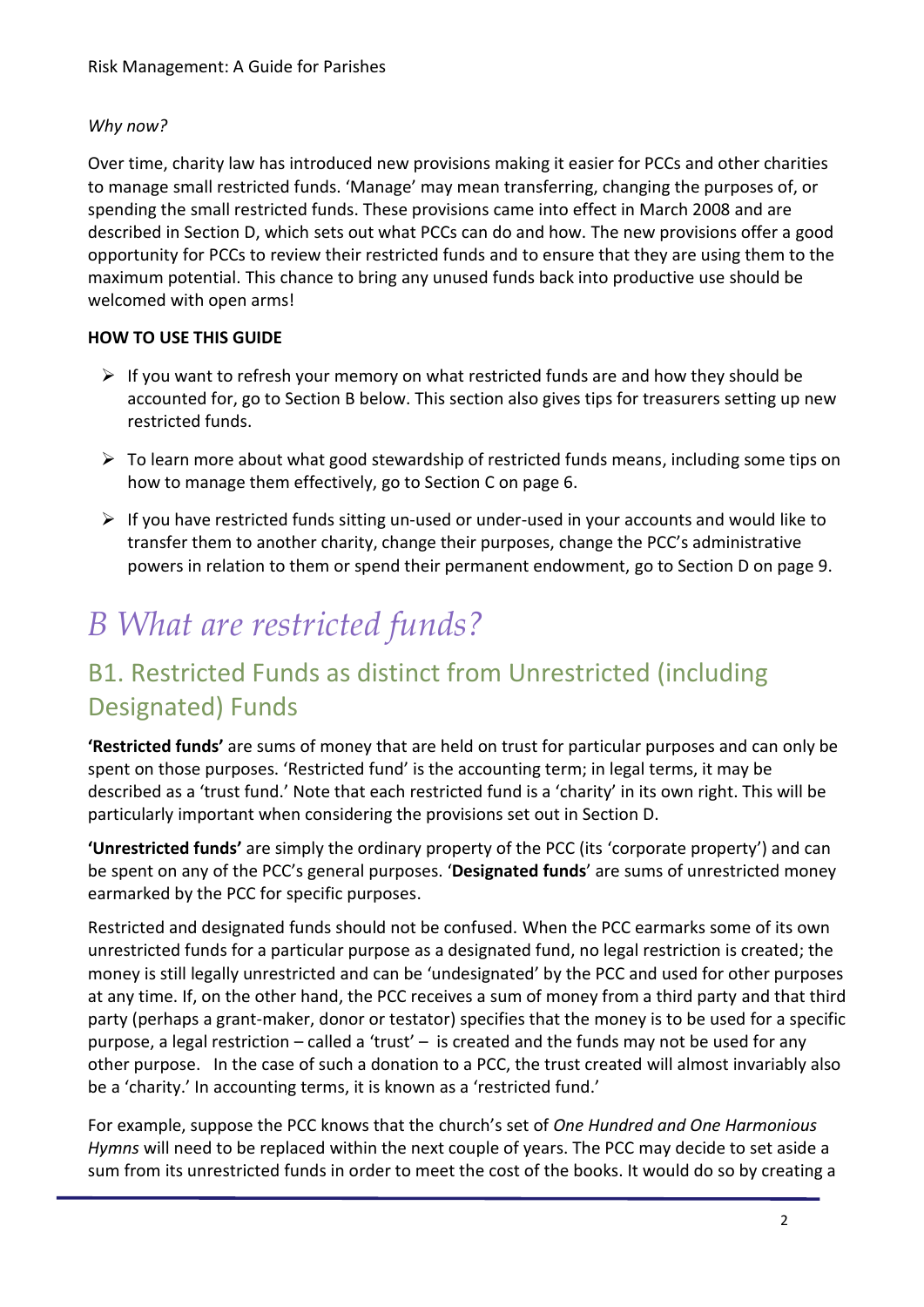'Hymnbooks Designated Fund' and earmarking the appropriate amount of its unrestricted reserves. But if a more urgent funding need arose, or if a well-wisher gave the church a set of *Harmonious Hymns* free of charge, the PCC would be free to un-designate the earmarked money and use it for other purposes. If, however, the PCC received a bequest and the will specified that it is to be used to buy new copies of *Harmonious Hymns*, or if The Hymn-Lover's Charitable Trust gave the PCC a grant for the new books, the bequest or the grant would be restricted and the PCC would need to create a Hymnbook Restricted Fund.

A Restricted Fund must also be created if the PCC holds an event (jumble sale, coffee morning), or issues a fundraising appeal, for a specific purpose. Anybody buying jumble or coffee or donating in response to such an appeal has given their money for the purpose to which that appeal relates and the PCC holds the money on trust to spend it accordingly. If the specific purpose to which the appeal relates cannot be carried out (for example, because not enough money is raised, or because circumstances change which make it impracticable to carry out the purpose) this is called 'initial failure'. Because donors will have given money for the specific purpose to which the appeal related it cannot be assumed that they intended their donations to be used for other charitable purposes. Therefore, in cases of initial failure, the donors retain certain rights in relation to the money they have donated. For that reason the Charities Act contains specific provisions dealing with the rights of donors and the application of funds in cases of initial failure.

Where surplus funds remain after the specific purpose for which an appeal was made has been carried out, this is called 'subsequent failure'. In cases of subsequent failure the donors do not retain any rights in relation to the money donated by them and the surplus can be dealt with under a 'scheme' (see section D.6 below). The Charity Commission website contains guidance on 'failed appeals', which covers both initial and subsequent failure, at

[https://www.gov.uk/government/publications/charity-commission-regulations-failed-fundraising](https://www.gov.uk/government/publications/charity-commission-regulations-failed-fundraising-appeals)[appeals](https://www.gov.uk/government/publications/charity-commission-regulations-failed-fundraising-appeals)

 $\rightarrow$  TIP: Many of the complications that arise in cases of initial and subsequent failure can be avoided if a PCC includes a footnote in its Fundraising Appeal literature (such as leaflets distributed in the pews) stating how any surplus would be utilised, or how the funds raised would be used if the purpose for which they were sought could not be achieved for any reason. Such a statement would usually be to the effect that in those circumstances the funds in question would be used for the PCC's general purposes. For example: 'St Emilion's church is fundraising to buy a new set of hymnbooks, *Divine Ditties for the Devout.* If for any reason we are unable to buy these new hymnbooks, or if there is a surplus left over after buying them, funds raised will be used for the PCC's general purposes.' If the PCC includes a note to that effect, then if the appeal fails or if there is a surplus, the PCC will be able to allocate the money in question to its general fund without needing to worry about these sections of the Charities Act.

If there is a church collection which is publicly advertised as being for another charity (for example, at a wedding or funeral; for the church's mission-link parish; or for Christian Aid during Christian Aid Week), the money collected would be restricted and must be applied by paying it to the other charity in question. Any accompanying Gift Aid would be similarly restricted.

Restricted, unrestricted and designated funds must be accounted for separately in the PCC's annual financial statements. For Receipts and Payments accounts, that means producing separate statements (or columns) for each type of fund. For Accruals accounts, it means using separate columns for each type of fund. The PCC should keep evidence of the restriction (in our hymnbook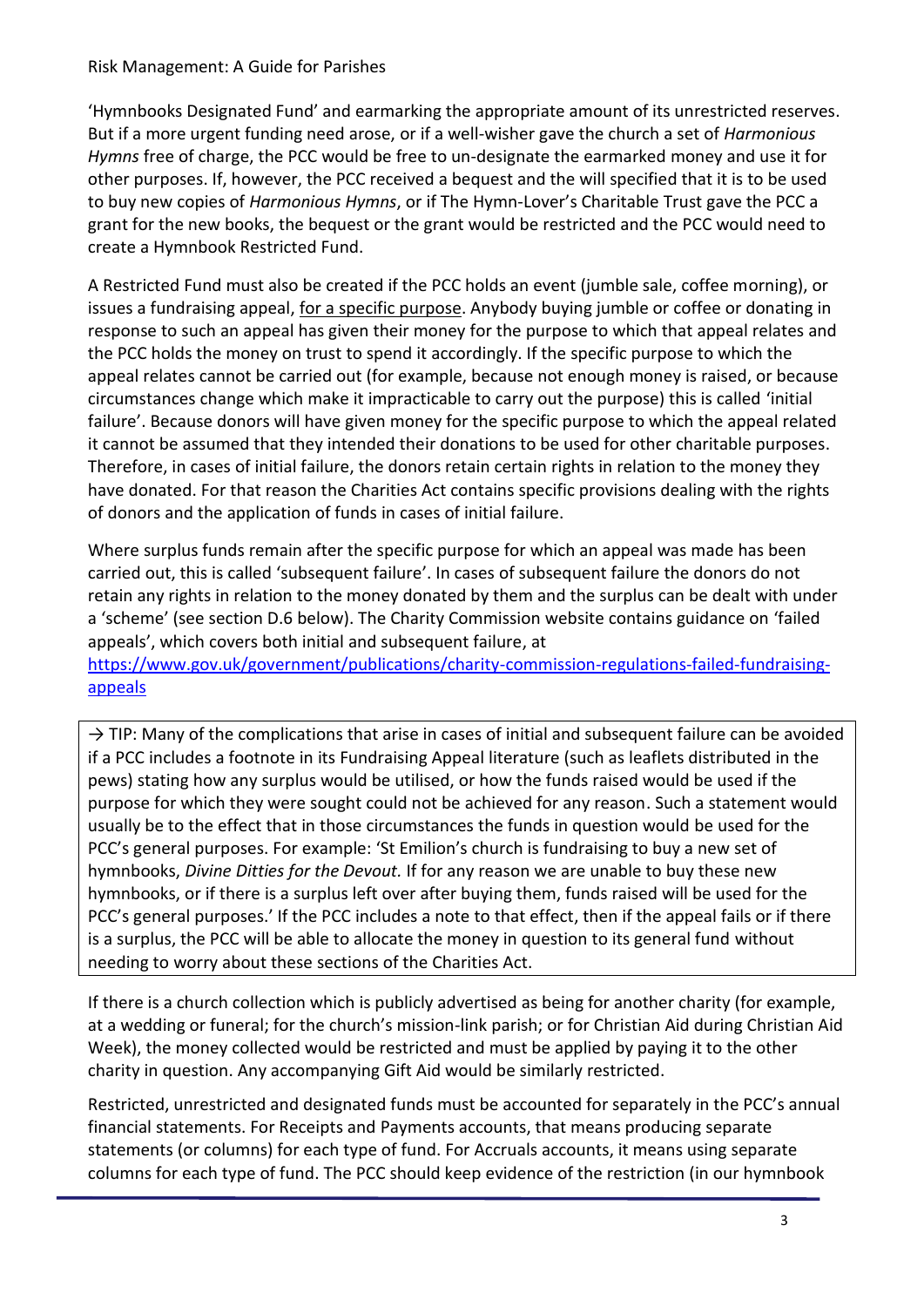example, a copy of the will or the award letter from the Charitable Trust) for audit purposes. Any interest earned on the investments of a restricted fund belongs to that same restricted fund and is restricted to the same purposes. By contrast, interest on unrestricted funds (and designated funds, since these are not restricted funds) is unrestricted. Full guidance is contained in Accountability and the PCC [\(www.churchofengland.org/more/policy-and-thinking/pcc-accountability-guide](http://www.churchofengland.org/more/policy-and-thinking/pcc-accountability-guide) ).

It is unlawful (as a 'breach of trust') to use a restricted fund for any purpose other than that for which it was given, except where the Charity Commission has given its express permission or, as described in Section D, where certain circumstances apply.

 $\rightarrow$  TIP: The PCC Treasurer is advised to be sure that the terms of any restriction are clear when a donation, legacy, grant etc is received, and that documentary evidence of the terms is retained. It is much easier to sort this out at the time than for future generations to try to unravel it years later. If the PCC is unclear how to treat any receipt, it should seek advice from the diocese, an accountant, auditor or lawyer.

# B2 The three types of Restricted Funds*.*

There are three types of Restricted Funds: (i) restricted income funds; (ii) permanent endowment restricted funds; (iii) expendable endowment restricted funds.

- i) **Restricted income funds** are funds given for a specific purpose that must be spent on those purposes within a reasonable timescale. The duration of a 'reasonable' timescale will vary, depending on the nature of the funds, and it is up to the PCC to decide what 'reasonable' means in each context. The Hymnbook Restricted Fund mentioned earlier would probably be a restricted income fund.
- ii) **Permanent endowment restricted funds** are created when a sum of money is received from a donor who specifies that it must not be spent as if it were income. Usually the donor will instruct that the sum of money (the 'capital' or the 'permanent endowment') must be invested and the income generated must be spent on certain specified purposes.

For example, the PCC may receive a bequest of £5,000 where the will reads: 'I give to the PCC of St Emilion's church, Barchester, the sum of £5,000 to be invested by the PCC and I direct the PCC to use the income generated by the endowment to provide flowers in the church at major festivals.' The PCC would need to create a Flowers Permanent Endowment Restricted Fund to account for the gift, ensure that the sum is invested and not spent, and ensure that the income is used in accordance with the donor's wishes.

There is another type of permanent endowment fund known as 'functional permanent endowment,' which refers to tangible assets such as a piece of land, work of art, chalice etc where the donor requires them to be kept as tangible assets (as opposed to being sold for cash) and used for a specific purpose. For example, a building may be bequeathed to the PCC for the purpose of running a Community Centre in it. The governing document (eg the will) may specify what should happen if the building is sold; if it does not specify and the building is to be sold, a scheme will be required (see Section D.6). Permanent endowment or land is likely to be vested in the DBF and so its consent will be needed before any disposal too.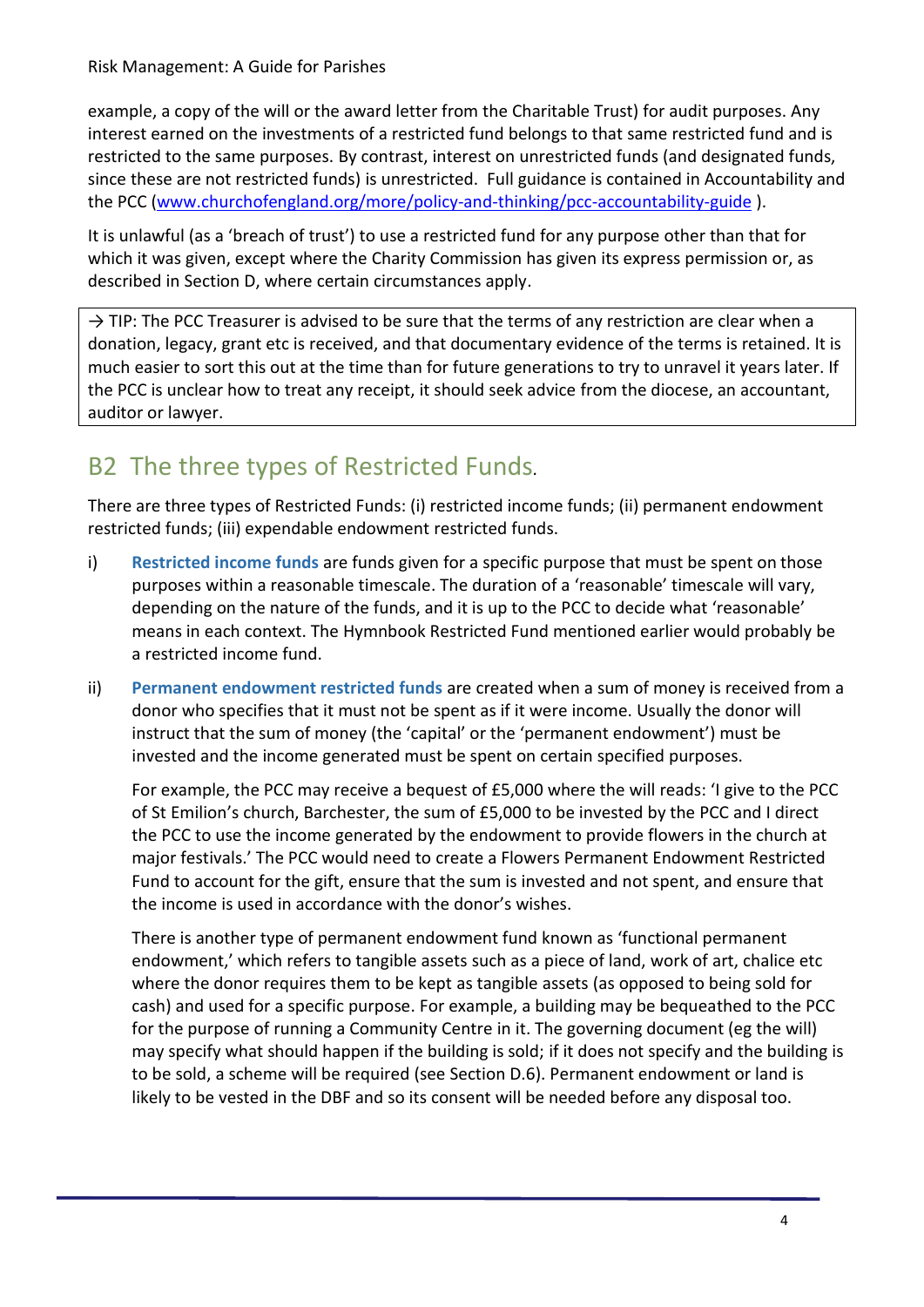$\rightarrow$  TIP: Where a PCC wishes to sell functional permanent endowment, it should seek advice from the diocese, legal advice or contact the Charity Commission to check that it can do so and that it can apply the proceeds in the way it proposes.

iii) **Expendable endowment restricted funds** are sums of money which *may* be spent in their entirety on the specified purposes (unlike permanent endowment) but do not *have* to be spent on those purposes within a reasonable period (unlike income funds). For example, the PCC may receive a legacy reading: 'I give to the PCC of St Emilion's church, Barchester, the sum of £50,000 upon trust to spend the income, and if it sees fit the capital, on repairs to the church organ.' The PCC will need to create an Organ Repairs Expendable Endowment Restricted Fund for the bequest. It may choose to use the income from the fund for tuning the organ regularly and attending to minor repairs as necessary, but the PCC may also decide to spend some or all of the endowment if the organ requires major rebuilding works (remembering of course that the income flow will be reduced if endowment is spent). Expendable endowment restricted funds are therefore a very useful 'middle way' since they offer the PCC the most flexibility.

Grants are usually restricted income funds and many grant-makers will give a deadline within which the PCC must draw down and spend the grant. With legacies, however, whilst permanent endowments should be clearly identifiable as such, it is not always clear from a will whether a donor intended a gift to be treated as income or as expendable endowment. If, for example, the PCC receives a particularly large legacy which does not specify whether it is to be treated as income or endowment, it may assume that the gift was intended as expendable endowment and may keep it as such. This gives it the flexibility to spend only the income (on the restricted purposes specified in the will) until such time as it feels it would be appropriate to spend some or all of the capital. If there is nothing in the will to indicate that the gift should not be spent in its entirety, the PCC is free to spend it.

 $\rightarrow$  TIP: As ever, if the PCC is in doubt it should seek proper advice from the diocese, a lawyer, auditor, accountant, other appropriate professional or from the Charity Commission.

# *C Good Stewardship of Restricted Funds*

# C1. What should the PCC be doing?

As stewards of restricted funds, PCCs should:

- a) Ensure that restricted income funds *are* spent and that the endowments of permanent endowment restricted funds are not spent, only the interest or income;
- b) Ensure that funds are only spent in accordance with their terms/restrictions;
- c) Seek to maximise the impact made by spending the funds;
- d) Ensure that any management provisions contained within a restricted fund's trust deed or other governing document are observed;
- e) Account for restricted funds properly in the PCC Accounts;
- f) Keep the governing documents and other important paperwork of all restricted funds.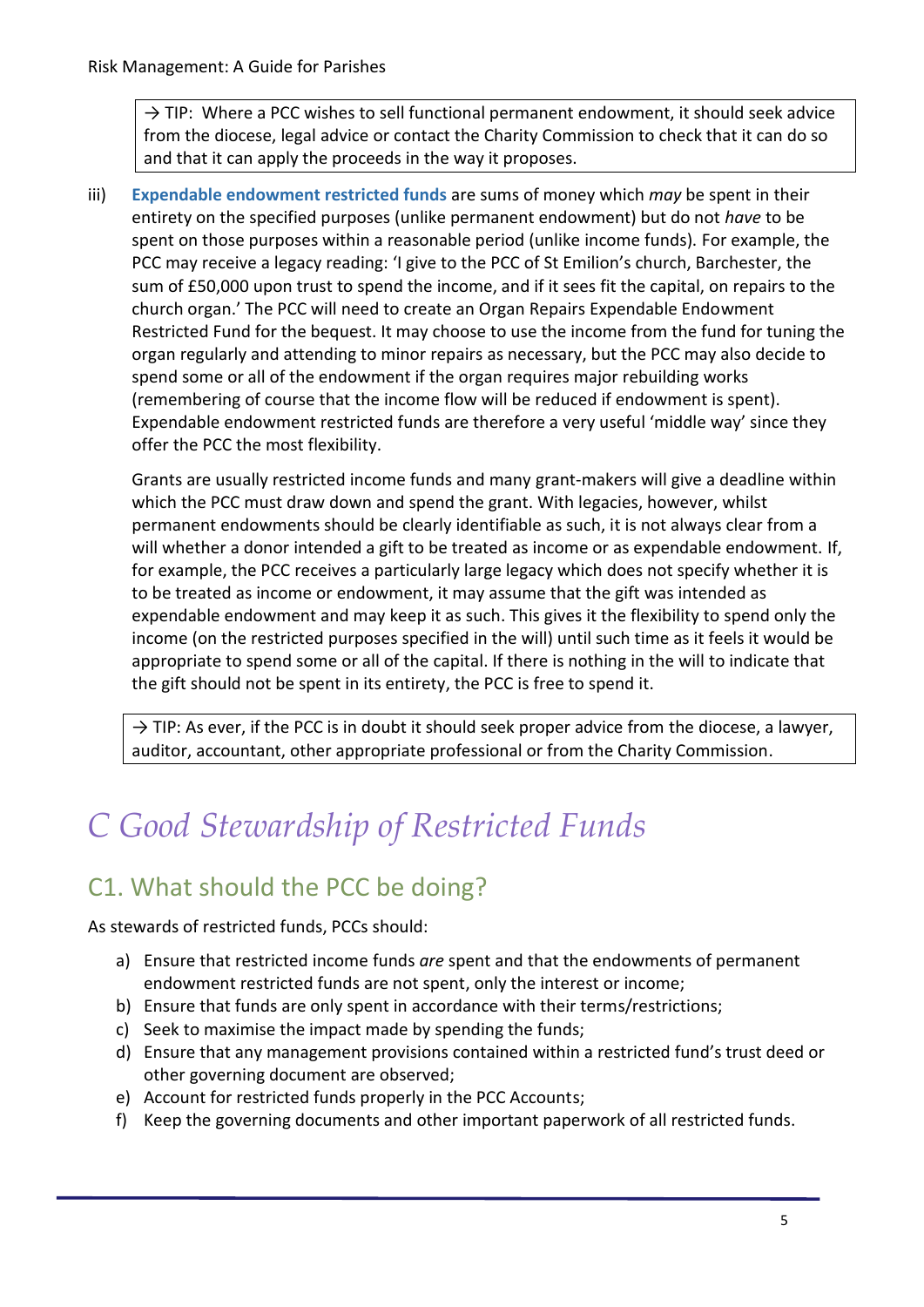Item a) may sound obvious, but PCCs may well have restricted income funds that sit in their accounts year on year and are never spent. That could amount to burying talents in the ground and is not good stewardship.

Below we set out four broad reasons that a PCC may not have been using its restricted funds. We also give practical steps for addressing the first three circumstances. Practical steps for addressing the fourth circumstance, being more substantial, are covered in Section D.

# C2. Nobody is quite sure exactly what the restricted fund is for.

If nobody is sure of the exact purposes of a particular restricted fund, it probably means that the original documentation has been lost. Many parishes will have restricted funds whose names – eg the John Smith Memorial Fund – give no clue to their purpose.

 $\rightarrow$  TIP: It is worth naming restricted funds after the purpose as well as the donor; the John Smith Organ Repairs Memorial Fund, for example.

### ► What should the PCC do?

The DBF, Diocesan Trusts Officer or Diocesan Registrar may have records. If the fund is a registered charity, the Charity Commission may have records too. If the fund is the result of a bequest, it may be possible to obtain a copy of the original will through a local solicitor, the court at which probate was granted or through local or national archives (see [www.nationalarchives.gov.uk](http://www.nationalarchives.gov.uk/) for more information). If the fund is a result of a grant, the charitable trust that gave the grant may have a record of the purposes for which it was given. If, after making due efforts (and the amount of effort may be proportionate to the amount of money in question), no evidence of the restriction can be found, but the PCC still believes that the fund was given for specified purposes (even if it no longer knows what those purposes are) then one of the procedures set out in Section D, *Changing the purposes of a Restricted Fund (see Section D.3 below)*, should be followed. (The procedure in Section D.3 requires the PCC to identify new purposes 'similar in character' to the old purposes. Lack of information about the purposes of a fund may mean that it is not possible to identify purposes similar in character to those that are to be replaced; but the requirement that new purposes should be of such a character is only imposed 'so far as is reasonably practicable'.) If, after carrying out research the PCC believes that the fund was not in fact given for specified purposes then the money should be treated as part of the PCC's unrestricted funds. The PCC must keep a record of its searches so that it can prove to auditors, the Charity Commission and others as required that it has attempted, albeit unsuccessfully, to find the original documentation. As ever, if the PCC is in doubt it should seek proper advice from the diocese, a lawyer, auditor, accountant, other appropriate professional or from the Charity Commission.

### C3 A reason to spend the restricted funds seems not to have arisen yet.

A restricted fund may sit in the bank for some time before the PCC gets round to using it. This is fine if the PCC has plans to use it at a specified future time, but should not occur by default.

#### ► What should the PCC do?

If the PCC has no definite plans to spend a restricted income fund, it should either make plans to do so, or consider whether any of the provisions in Section D can be used to make use of the fund. If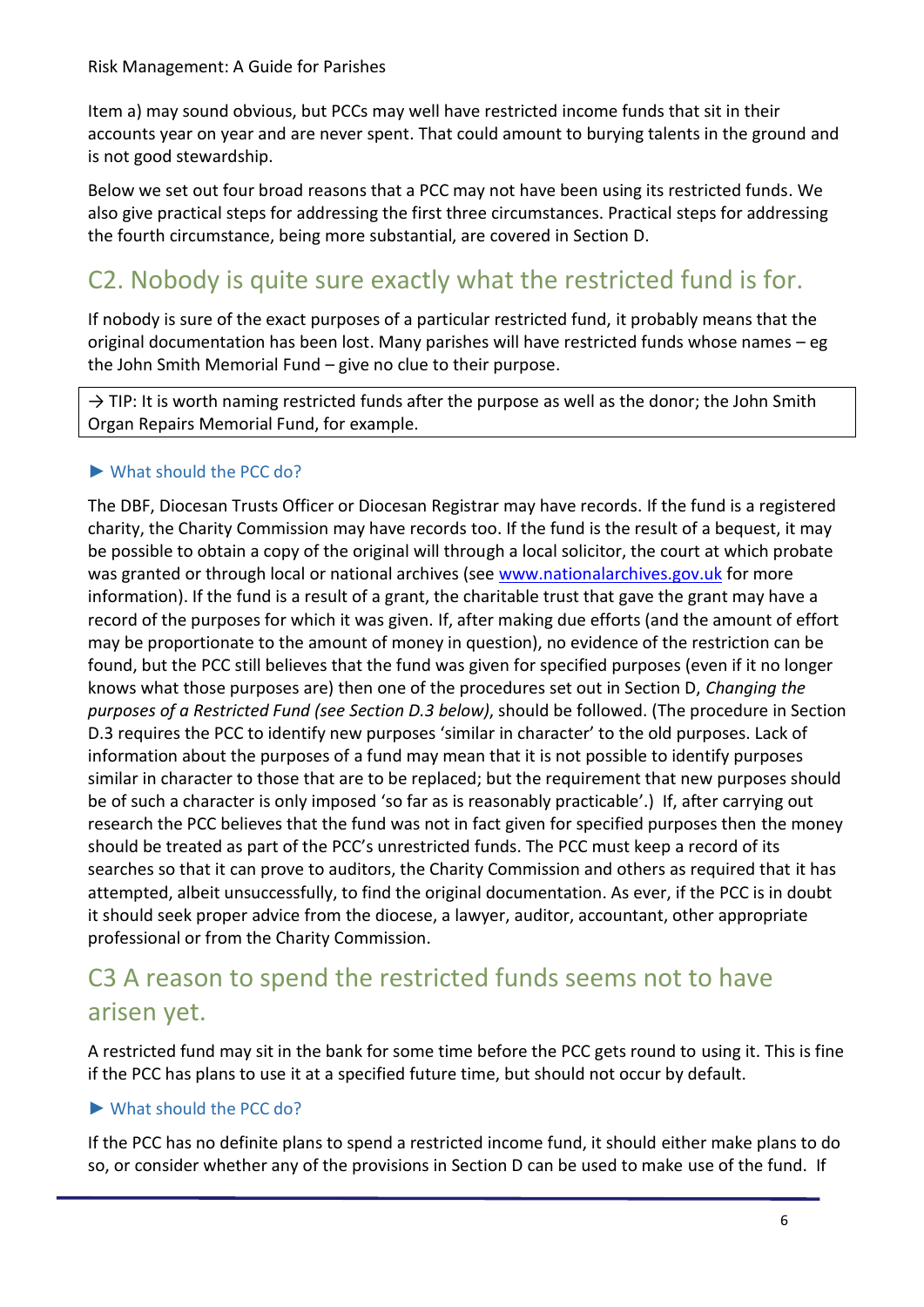neither of those options is possible then the PCC must apply to the Charity Commission for a scheme. The PCC may use some discretion as to timescale; if for example, Miss Munificent gave a donation a few years ago to take the Sunday School on an outing to Skegness, every effort should be made to make the trip in accordance with the donor's wishes,. If, on the other hand, a legacy was received towards the restoration of the church tower and the tower is still in good repair, it is permissible to retain the funds until such time as they are needed.

# C.4 Keeping restricted funds for a rainy day.

Keeping restricted funds for a rainy day is a breach of the PCC's responsibilities as stewards of the funds. The PCC has a duty to ensure that the restricted resources it controls are *spent* in furtherance of the specific purpose for which they were given.

There are exceptions; as has already been explained, permanent endowment funds must not be spent, but the interest upon them must be spent as instructed in the governing document. There may be occasions where the interest is allowed to accumulate for a specific purpose or where it is considered better to delay the project to which the money is restricted for a year or two. Alternatively, the PCC may be in the process of seeking Charity Commission advice as described in Section D. These sorts of situations are all perfectly acceptable; what matters is that the PCC has taken a conscious, justifiable decision (which may need to be referred to in the notes to the Accounts). However, the funds should not be allowed to accumulate as the default option.

It should be noted that generally reserves and reserves policies relate to unrestricted funds and do not apply to most restricted funds. However, whilst it is prudent to hold some unrestricted reserves for anticipated and unforeseen needs, the proverbial rainy day will not be sufficient justification here either. See our guidance on managing reserves at [www.parishresources.org.uk/pccs/managing-reserves/](http://www.parishresources.org.uk/pccs/managing-reserves/)

►What should the PCC do?

# Legally, this is the simplest circumstance to address; the PCC must spend its available restricted income funds (unless it has taken a justifiable decision to delay expenditure) in accordance with the governing document and within a reasonable timescale. As already mentioned, the duration of a

'reasonable' timescale will vary, depending on the nature of the funds, and it is up to the PCC to decide what 'reasonable' means in each context. Culturally, however, this can be one of the hardest to address, especially if some members of the PCC have something of a hoarding instinct. The PCC should view these restricted funds as an opportunity to expand or further their mission, and seek to spend them joyfully accordingly.

# C5 It is not possible to spend a restricted fund on the purposes for which it was given.

In some cases it may not be possible to spend a restricted fund. For example, perhaps a coffee morning was held to raise money to send a member of the congregation to a specific country for a specific project, but a civil war broke out in that country and so the project was unable to go ahead. Alternatively, there may be permanent endowment fund whose interest is to be used towards the upkeep of the old rectory, but the rectory has since been sold, or a fund to provide bursaries to a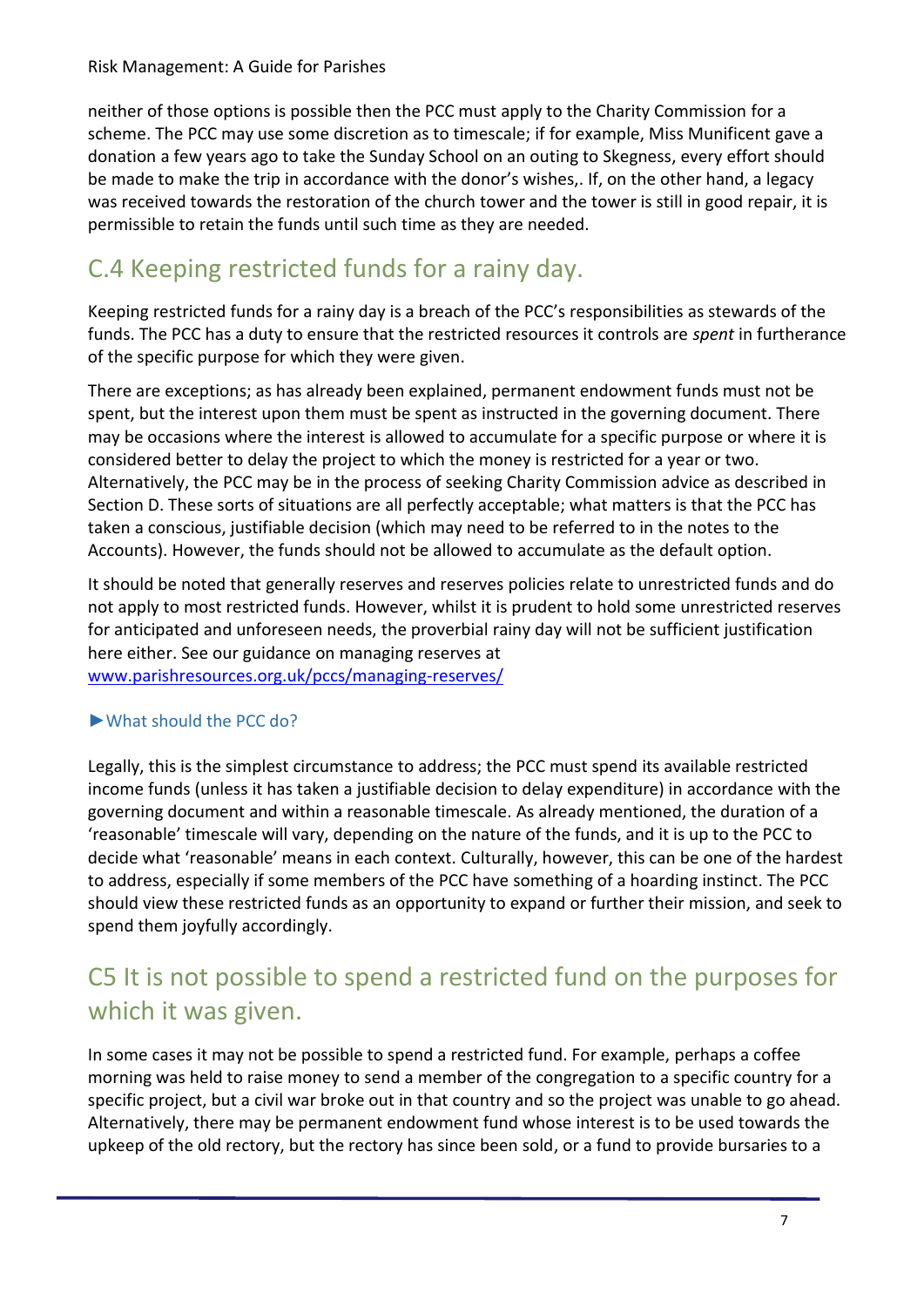college that has now closed. Returning to our earlier example of a bequest for buying new copies of *Harmonious Hymns,* it may be that the book is no longer in print.

### ►What should the PCC do?

The PCC's options under these and similar circumstances are given in Section D.

# *D Good Stewardship of Restricted Funds*

- **D.1 Reviewing the PCC's Restricted Funds**
- **D.2 Transferring a Restricted Fund to another charity**
- **D.3 Changing the Purposes of a Restricted Fund**
- **D.4 Changing the Administrative Powers or Procedures applying to a Restricted Fund**
- **D.5 Spending the Permanent Endowment of a Restricted Fund**
- **D.6 Applying for a Scheme**

### D1 Reviewing the PCC's Restricted Funds

The first step is for the PCC to conduct a thorough review of its restricted funds if it has not already done so. It might be helpful to use a checklist or draw up a table like this one:

| Name of<br>Restricted<br>Fund                       | Type of<br>Restricted<br>Fund                 | Purposes of<br><b>Restricted Fund</b>                         | <b>Documentation Proving</b><br>Restriction?                                                | Plans to spend funds<br>made?                                                                                                                  |
|-----------------------------------------------------|-----------------------------------------------|---------------------------------------------------------------|---------------------------------------------------------------------------------------------|------------------------------------------------------------------------------------------------------------------------------------------------|
| Hymnbook<br>Restricted<br>Fund                      | Restricted<br>Income Fund                     | Buying new set<br>of Harmonious<br><b>Hymns</b>               | <b>Grant Award letter from</b><br>Hymn-Lovers' Trust,<br>20/11/2007; in<br>Treasurer's file | New books to be<br>bought for Easter 2009.                                                                                                     |
| Janet Smith<br><b>Flowers</b><br>Memorial<br>Fund   | Permanent<br>Endowment<br>Restricted<br>Fund  | Flowers for<br>major festivals                                | Will of Janet Smith,<br>17/02/2001; in<br>Treasurer's file                                  | Endowment invested<br>with CCLA. Interest<br>used to buy flowers for<br>festivals                                                              |
| Organ<br>Repairs<br>Restricted<br>Fund              | Expendable<br>Endowment<br>Restricted<br>Fund | Repairing<br>organ as<br>necessary                            | Will of John Smith,<br>05/06/2000; in<br>Treasurer's file                                   | Interest used for<br>tuning. PCC agreed to<br>use some of<br>endowment for repairs<br>next year if unable to<br>raise funds through<br>grants. |
| Diocese of<br><b>Machakos</b><br>Restricted<br>Fund | Restricted<br><b>Income Fund</b>              | Proceeds of<br>fundraising for<br>our mission<br>link diocese | Proceeds of monthly<br>coffee mornings held in<br>aid of Machakos Diocese                   | Balance transferred to<br>Diocese of Machakos<br>annually at year end                                                                          |
| Church<br>Community<br>Centre                       | Restricted<br>Income Fund                     | To rebuild<br>church hall as<br>multi-purpose                 | a) proceeds of leaflet<br>appeal                                                            | Project scheduled to<br>begin in Autumn 2008,<br>assuming all funds                                                                            |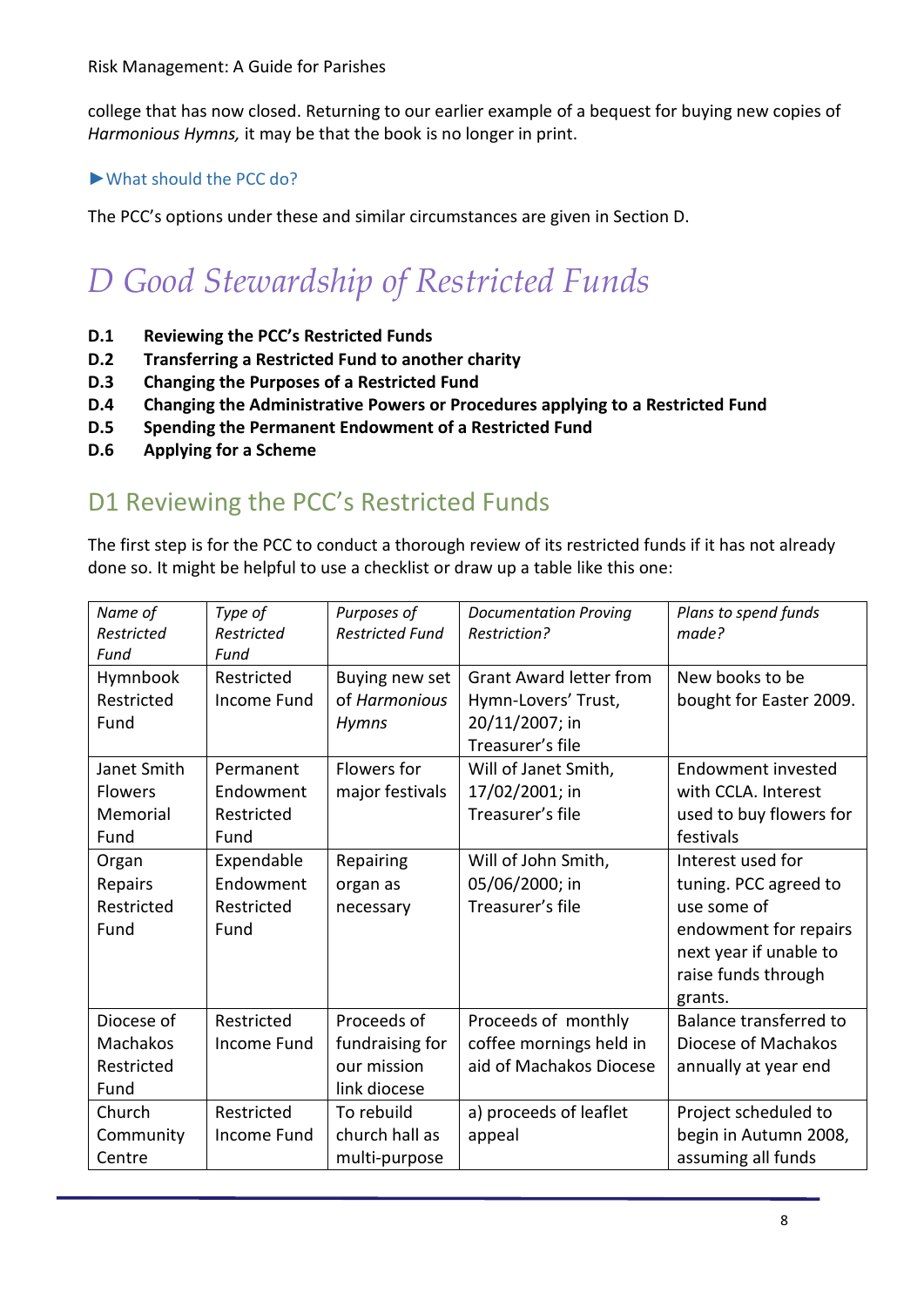| Restricted<br>Fund |            | community<br>centre | b) Grant from CCF;<br>award letter in<br>treasurer's file<br>c) Lord Richenough's<br>donation; letter in<br>treasurer's file. | raised and planning<br>permission granted by<br>then. |
|--------------------|------------|---------------------|-------------------------------------------------------------------------------------------------------------------------------|-------------------------------------------------------|
| St Emilion's C     | Permanent  | Income to pay       | Will of Josiah Smith,                                                                                                         | ??? St Emilion's School                               |
| of E School        | Endowment  | School              | 19/08/1872, in                                                                                                                | was closed in 2003.                                   |
| Restricted         | Restricted | Chaplain's          | Treasurer's file                                                                                                              |                                                       |
| Fund               | Fund       | stipend             |                                                                                                                               |                                                       |

Where the purposes of a restricted fund are not known and the documentation proving them cannot be found after due searching, the guidance in Section C2 should be followed.

Where no plans have been made to spend funds, the PCC should make plans to do so where possible. See Sections C3 and C4. The PCC should also make sure that the plans are followed through!

This may leave some restricted funds, such as the St Emilion's C of E School Fund above, where the purposes are known and documentation exists, but it seems impossible to spend them. The rest of this section sets out the options available to the PCC under the Charities Act 2011 in these and other similar circumstances.

The sections below refer to a number of different forms on the Charity Commission's website. It is worth noting that when completing the section 'Charity name' on these forms, this means the name of the restricted fund rather than the name of the PCC (because each restricted fund is usually a charity in its own right). In these forms, the term 'trustees' means the members of the PCC, assuming the restricted fund is a fund under the PCC's trusteeship. You may wish to read Chapter 3 of *PCC Accountability: The Charities Act 2011 and the PCC* available from [www.churchofengland.org](http://www.churchofengland.org/) (search for PCC Accountability) if you are unsure about whether a particular fund does come under the PCC's control.

### D2 Transferring a Restricted Fund to another charity

Charity Commission Guidance Notes: [www.gov.uk/guidance/how-to-transfer-charity-assets](http://www.gov.uk/guidance/how-to-transfer-charity-assets)

This provision allows the PCC to transfer a restricted fund to another charity. As has already been noted, each of a PCC's restricted funds is a charity in its own right. This provision will, therefore, be most commonly used where the PCC wishes to consolidate its restricted funds by transferring the sums in one (or more) of its restricted funds to another of its funds that exists for a similar purpose. This does not change the purposes of the restricted fund but means that it can be transferred and that funds can be rationalised. Suppose, for example, that the PCC holds 4 restricted funds, one 'for young people,' one 'for outreach to young adults,' one 'for mission to youth' and one 'for charitable work with young people.' Since these are all for broadly similar purposes, the PCC might wish to transfer the last three to the first and make just one fund. This will simplify accounting and make the sum total of funds available for youth work clearer, and so make it easier to plan and use the funds for their intended purpose. Alternatively, it may be that a new Youth Outreach Charity has been set up in the area. If the PCC feels that this new Charity could use the funds more productively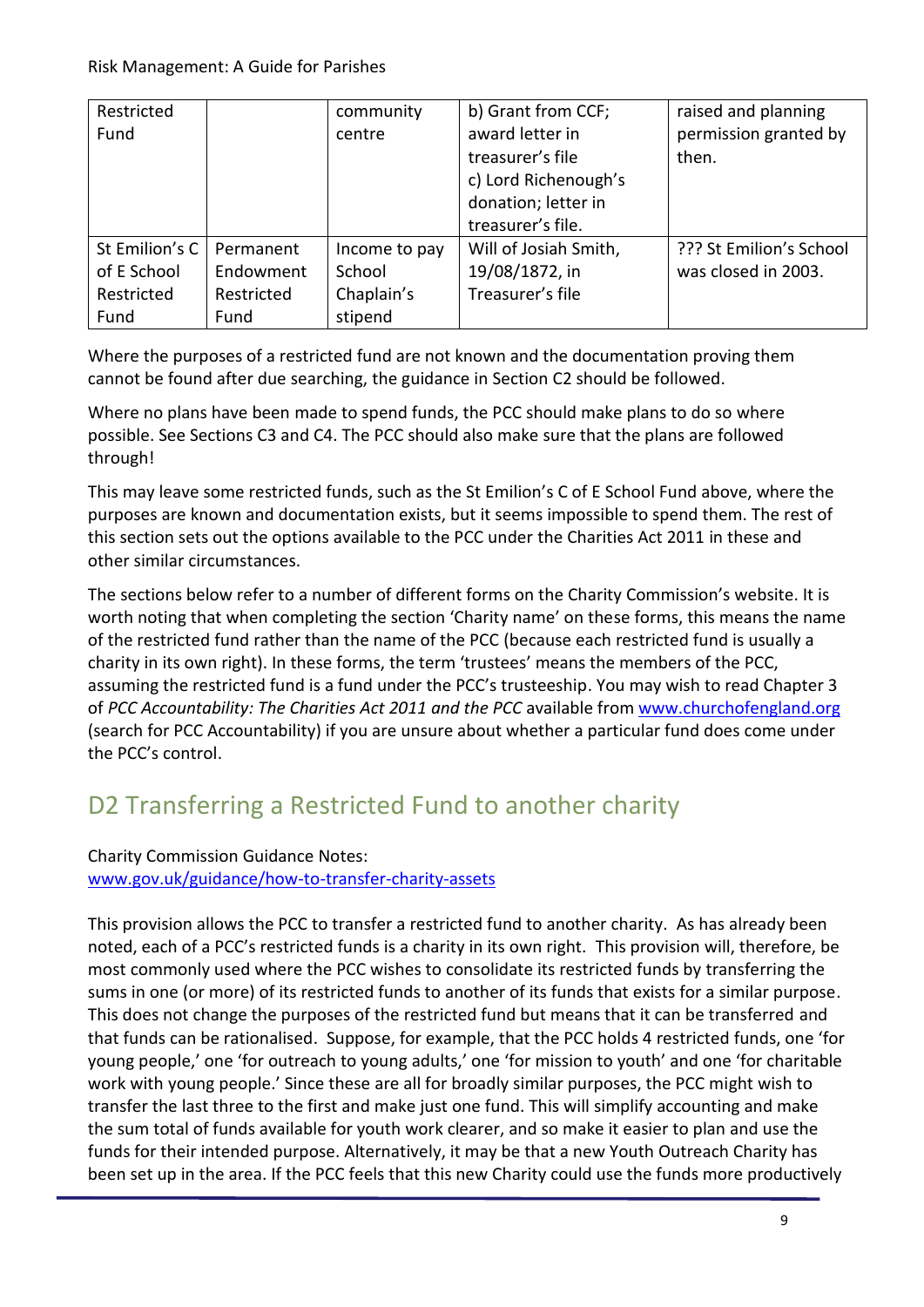for youth work than the PCC could itself (for example, the new Charity may have a Youth Centre and trained Youth Workers), the PCC might prefer to transfer all four funds to the new Charity.

### **Transferring simple restricted funds:**

If the fund in question is not a permanent endowment fund, the PCC may be able to transfer it to another charity with similar purposes simply by donating the entire balance to the other charity (on the basis that it is being applied in furtherance of the objects of the first charity), rather than needing to follow the procedures below.

- The PCC must first be satisfied that it is in the interests of the restricted fund in question to transfer it to another charity, ie that the transfer will enable the fund to be used more effectively for its intended purpose;
- The restricted fund in question (eg the Outreach to Young Adults Restricted Income Fund) must have had gross income of less than £10,000 in the last financial year;
- There must not be any land forming part of the restricted fund;
- The receiving charity (eg the Young People's Restricted Income Fund) must be a registered charity or a charity not required to be registered (e.g. a fund held by the PCC that does not exceed the registration limit);
- The receiving charity must have charitable objects that include an object 'substantially similar' to the purpose of the restricted fund. If the restricted fund is a permanent endowment fund, all (instead of just one) of the receiving charity's objects must be 'substantially similar' to the restricted fund's purposes;
- The receiving charity should have confirmed in writing that it is willing to accept the restricted fund.

### **Procedure for merging restricted funds**

i) The PCC must ensure that it is satisfied that the proposed transfer is in the best interests of the purposes of the restricted fund;

ii) The PCC must identify a suitable receiving charity. In most cases that will simply be another fund of which the PCC is trustee. (In other cases, which are likely to be rare but for example in the case of the new Youth Outreach Charity mentioned above, the PCC should speak or write to the trustees of that charity inviting them to accept the fund. The PCC should obtain confirmation in writing that the receiving charity is willing to accept the restricted fund. If the PCC proposes to divide the fund between two or more charities, all receiving charities must confirm their consent in writing, including their consent to the proportion each will receive.)

iii) The PCC must pass a resolution resolving to transfer the fund to the chosen charity. The resolution must be passed by a two-thirds majority of the PCC.

iv) You then need to determine whether the Charity Commission is required to approve the transfer. There is a flowchart to help you do this at:

[https://assets.publishing.service.gov.uk/government/uploads/system/uploads/attachment\\_data/fil](https://assets.publishing.service.gov.uk/government/uploads/system/uploads/attachment_data/file/703075/How_to_transfer_charity_assets.pdf) e/703075/How to transfer charity assets.pdf If so, the PCC must notify the Charity Commission of the transfer using the online form at [forms.charitycommission.gov.uk/charity-commission](https://forms.charitycommission.gov.uk/charity-commission-enquiry-form/)[enquiry-form/](https://forms.charitycommission.gov.uk/charity-commission-enquiry-form/)

v) The Charity Commission must respond within 60 days of receiving the resolution (although it aims to respond within 15 days). If it approves the resolution, it will give the PCC the date on which the resolution will come into effect (which will usually be 60 days after the Commission's receipt of the resolution). If it does not immediately approve the resolution, it may need further information from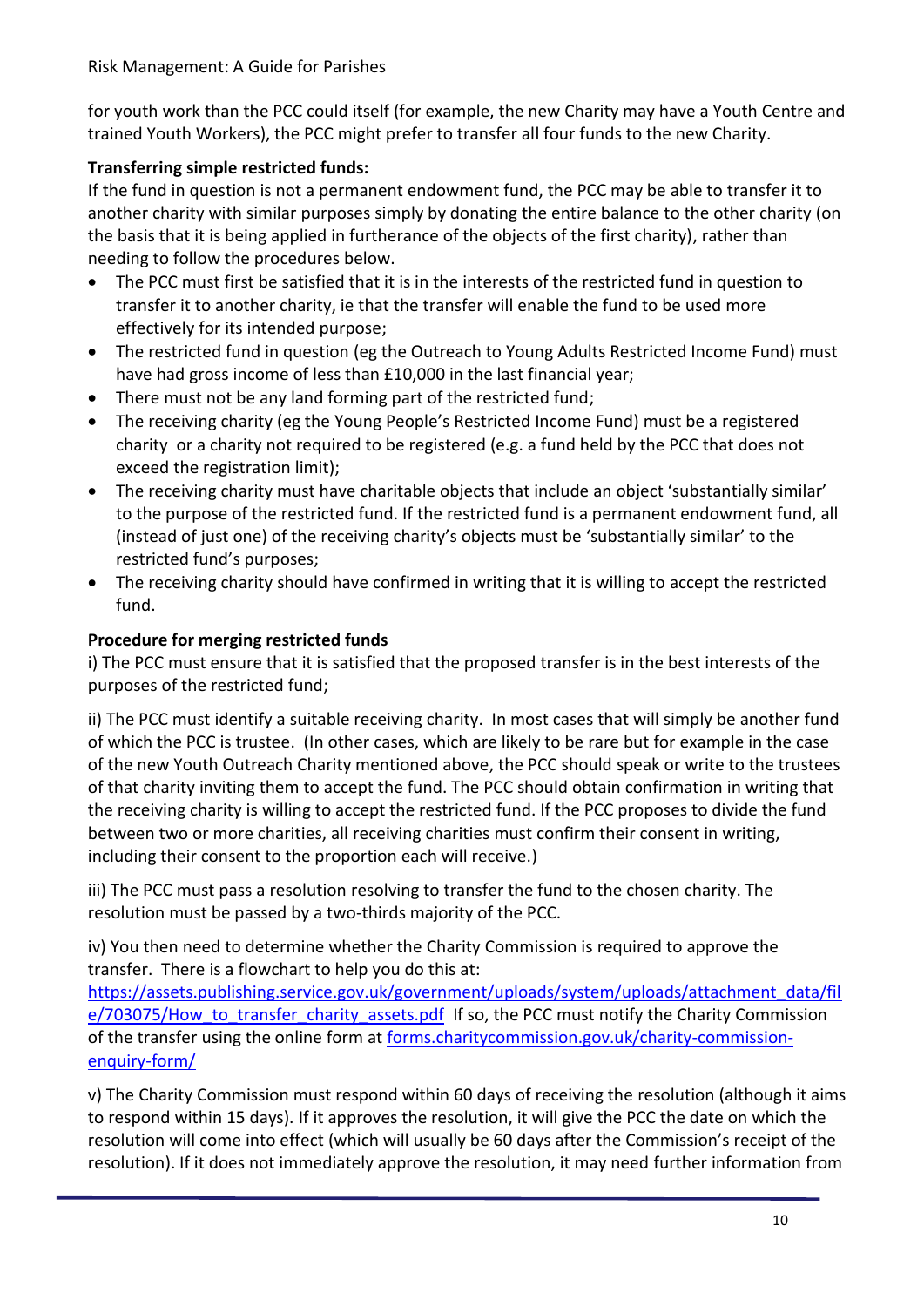the PCC or direct it to display a Public Notice of the proposed transfer, or object on other grounds. Under those circumstances, the PCC must follow the Charity Commission's directions – for example, by providing additional information or displaying a Notice for a specified length of time in a specified location.

vi) Once the resolution has come into effect, the PCC can transfer the restricted fund to the receiver charity. In the case of consolidation of different funds held by the PCC, the transfer would only be a 'paper transfer', the PCC's accounts showing money going from one or more of its funds into another of its funds. The property transferred remains subject to the same restrictions on expenditure, such that a fund that was held as permanent endowment must continue to be held as permanent endowment by the receiving charity. The receiving charity must apply the property for purposes that are substantially similar to those of the transferring charity (unless that would not be a 'suitable and effective' method of applying the property, in which case the trustees of the receiving charity may then wish to follow some of the other procedures set out in section D below).

Where the transfer is away from the PCC, the receiver charity should be made aware of the purposes of the restricted fund, and any restrictions on expenditure. The PCC will probably wish to send all accounting records, bank statements etc to the receiver charity at the same time. The receiver charity must keep records for the usual 7-year period (ie bank statements from 2012 must be kept until 2019).

vii) If the fund being transferred is a registered charity, the PCC must inform the Charity Commission once the transfer has been completed, so that it can be removed from the register. The online form for doing this is at section 6.4 of the above page.

### *Incumbent and Churchwardens' Trusts (Vicar and Warden Trusts)*

Some churches will have 'vicar and warden trusts.' These are restricted funds of which the incumbent and the churchwardens are the trustees, instead of the PCC, and often relate to maintenance of church buildings, education or relief of poverty. See pages 24 and 25 of PCC Accountability: The Charities Act 2011 and the PCC, available from www.churchofengland.org (search for PCC Accountability) for more information on these trusts.

If the trust is for activities which are in practice carried out by the PCC and if the conditions above are satisfied, this section of the Charities Act could be used by the vicar and wardens to transfer the trust from themselves to the PCC. The procedure would be exactly the same, except the vicar and wardens would pass the transferring resolution rather than the PCC, and the PCC would be the receiving charity.

If the diocese (DBF) is the custodian trustee of any of these Vicar and Warden Trusts (meaning that it holds the funds on behalf of the managing trustees), it will need to be involved in effecting the actual transfer of the funds to the receiving charity.

# D3 Changing the Purposes of a Restricted Fund

(For Charity Commission Guidance Notes, search online for Charity Commission CC36 )

This provision allows the PCC to change the purposes or terms of a Restricted Fund, However, the new purposes must, 'as far as is reasonably practicable, consist of or include purposes that are similar in character to those that are to be replaced.' This is because the provision is intended to make sure that a Fund can be used fully, not to change the essence of the Fund altogether. For example, suppose the PCC has a restricted fund formed by a bequest where the will reads: 'the PCC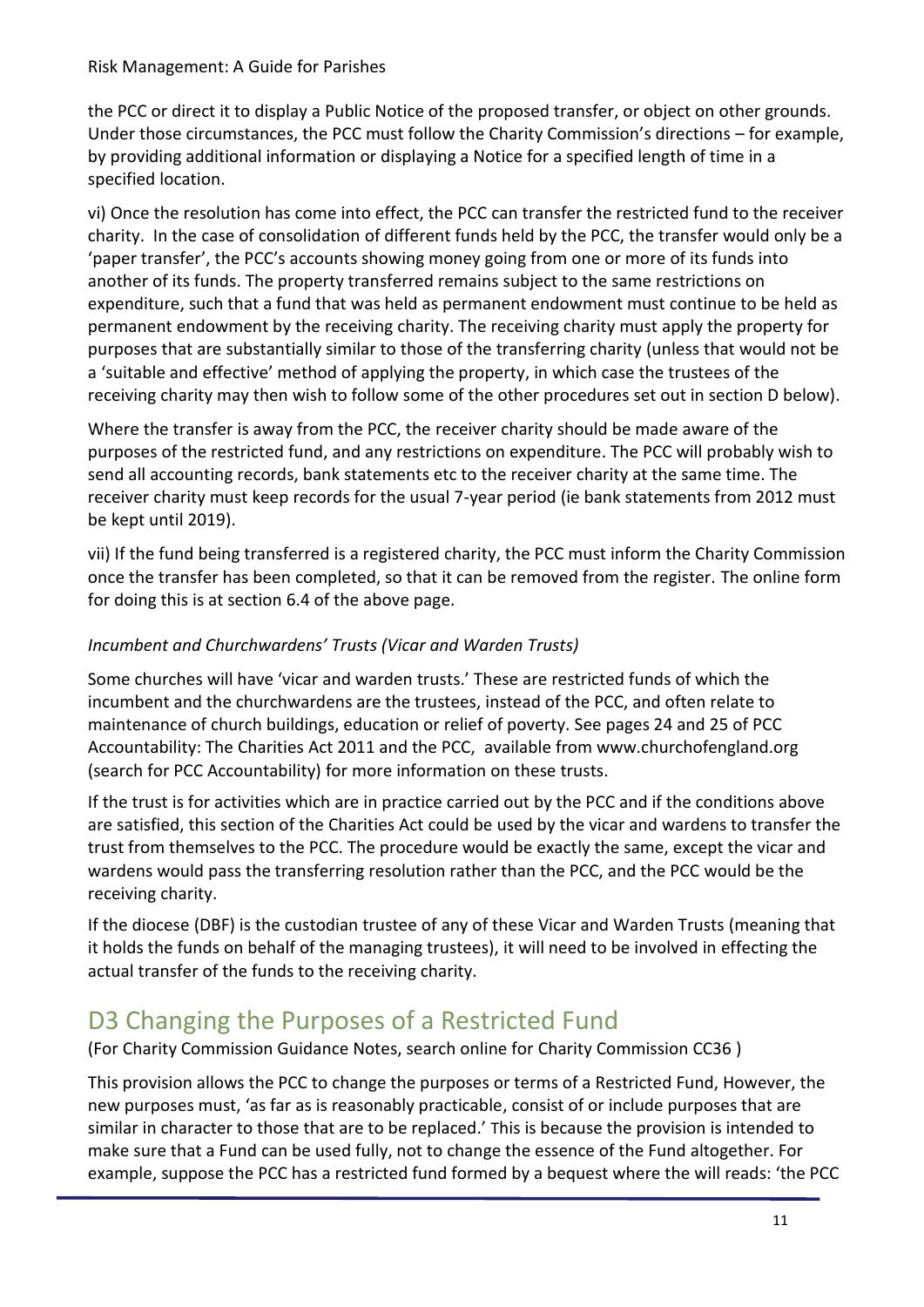shall use the bequest to buy a new set of *Divine Ditties for the Devout* for use in St Emilion's church*'* but *Divine Ditties* is no longer in print. The provision could be used to change the purposes of the Fund to read 'the PCC shall use the bequest to buy a new set of hymnbooks for use in St Emilion's church*'* since this change would be 'similar in character' to the original purposes. More broadly, if the church has just bought itself a new set of hymnbooks and so will have no need for a new set for the foreseeable future, it could instead use this provision to change the purposes of the Fund to allow it to be used for purchasing other equipment or materials associated with worship. This would be similar in character 'so far as is reasonably practicable' to the original purposes and would mean that the PCC could then use the Fund to buy new kneelers, incense, tambourines or other items associated with worship. It will be seen that this provision does give the PCC a reasonable amount of scope to ensure that it is using its restricted funds productively. However the PCC could not use this provision to change the terms of the Fund to something completely different such as funding a mission to Myanmar.

### *Conditions:*

- The PCC must first be satisfied that it is in the interests of the restricted fund in question to change the purposes of the fund, ie that changing the purposes will enable the funds to be used more effectively.
- The restricted fund in question must have had gross income of less than £10,000 in the last financial year.
- There must not be any 'designated land' forming part of the restricted fund (advice should be sought as to whether any land forming part of such a fund is 'designated land').
- The proposed new purposes must (so far as is reasonably practicable) be or include purposes similar in character to the original purposes.

### *Procedure:*

i) The PCC must ensure that it is satisfied that the proposed change of purposes is in the best interests of the restricted fund;

ii) The PCC must identify suitable new purposes, remembering that they must – so far as is reasonably practicable – be 'similar in character.'

iii) The PCC must pass a resolution resolving to change the purposes. The resolution must be passed by a two-thirds majority of the PCC.

iv) The PCC must send inform the Charity Commission of the proposed changes, using the online form provided [\(www.gov.uk/change-your-charitys-governing-document](http://www.gov.uk/change-your-charitys-governing-document) ) along with a simple statement explaining their reasons for passing the resolution.

v) The resolution will come into effect 60 days after the date on which the PCC's resolution is received by the Charity Commission UNLESS the Commission asks for further information from the PCC or directs it to display a Public Notice of the proposed transfer, or objects to the resolution. Under those circumstances, the PCC must follow the Charity Commission's directions – for example, by providing additional information or displaying a Notice for a specified length of time in a specified location.

vi) Once the resolution has come into effect (ie after 60 days or as notified by the Commission if it requires more information, Public Notice etc), the PCC can record the new purposes of the restricted fund and use it accordingly.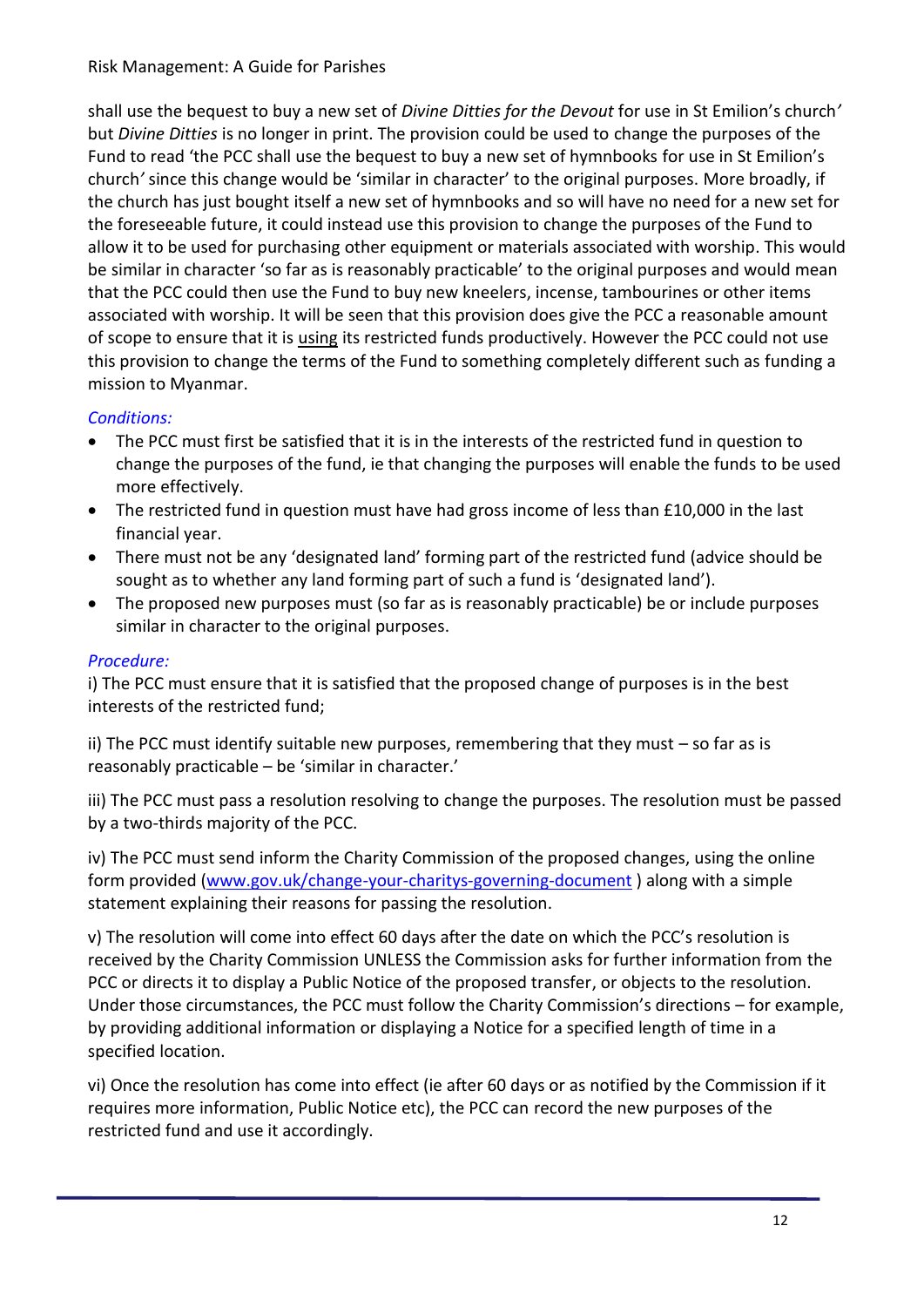# D4 Changing the Administrative Powers or Procedures applying to a Restricted Fund

(For Charity Commission Guidance Notes, search online for Charity Commission CC36 )

This provision allows the PCC to change the administrative procedures of a restricted fund. It does not allow the PCC to change the purposes of the fund; it is intended merely to allow administrative procedures to be simplified. For example, suppose the will of Mrs Janet Smith relating to the Janet Smith Flowers Memorial Fund reads: 'I give to the PCC of St Emilion's, Barchester, the sum of £2,000 and I direct the PCC to invest this sum and use the interest to buy flowers to decorate the church for major festivals. The full PCC shall meet in order to choose the flowers by unanimous decision.' The PCC is likely to conclude that the requirement for the full PCC to choose unanimously is not conducive to the effective administration of the fund. It could therefore pass a resolution to delete that administrative requirement. It could not, however, pass a resolution under this provision to allow incense to be bought in place of flowers.

Alternatively, perhaps the PCC holds a Restricted Fund established by a long-ago legacy called 'The Clergyman's Fund for Saving the Souls of the Destitute Lower Classes,' which is to be used to assist those most in need in the parish. It will probably prefer to rename the Fund more politically correctly and could use this provision to do so. If the PCC wanted to change the purposes of the fund (ie how the money can be spent) as well as the name to something 'similar in character' but slightly less archaic (or in the Mrs Janet Smith example, substitute 'incense' for 'flowers'), that would need to be done separately under the provisions in Section 74C of the Charities Act, set out in section D3 above.

The conditions and procedure for this provision are very straightforward. The PCC must simply pass a resolution resolving to change the administrative powers or procedures as required, and the resolution takes immediate effect. The PCC must of course be satisfied that the resolution relates only to the administration of the fund and not to its essential purposes.

If the PCC is using this provision for a restricted fund that is also a registered charity it must inform the Charity Commission of the change, using the online form provided in section 3.3 of the CC36 notes (link at the top of this section).

### D5 Spending the Permanent Endowment of a Restricted Fund Charity Commission Guidance Notes at <https://www.gov.uk/guidance/permanent-endowment-rules-for-charities>

This provision allows the PCC to spend a small permanent endowment restricted fund IF the PCC is satisfied that the purposes of the fund can be better fulfilled by spending the endowment as well as the income. Suppose, for example, the PCC has a permanent endowment restricted fund formed by a bequest received in 1850, and the interest is to be used for regular maintenance works to the church bells. The interest generated by the bequest may no longer be sufficient to pay for maintenance works at today's prices, and so the PCC may find that the permanent endowment restriction hinders the effective use of the fund. It could therefore resolve to spend the endowment if it meets the conditions below. This provision does not enable the PCC to change the purposes on which the income or endowment may be spent.

### *Conditions:*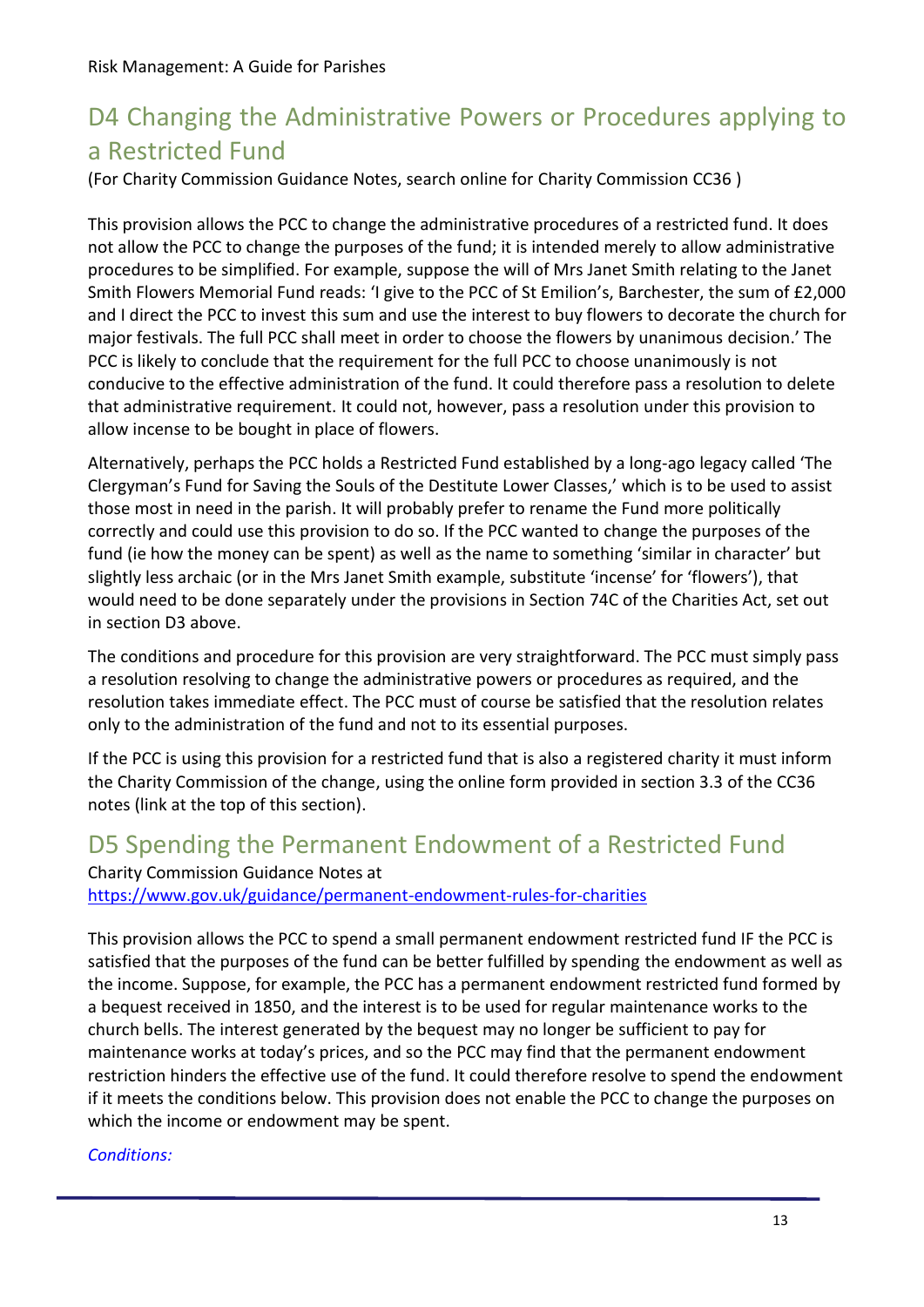- The fund must have a market value of less than £10,000 and a gross income in the last financial year of less than £1,000 (unless it was not given by one particular individual, by one particular institution or by a group of individuals/institutions acting together for a common purpose. If it was not given by any of these (for example, if it was the result of a general collection in church or in the street), it will still qualify even if it is over the £10,000 limit).
- The PCC must be satisfied that it is in the interests of the restricted fund in question to spend the permanent endowment.

### *Procedure:*

i) The PCC must ensure that it is satisfied that the proposed expenditure of permanent endowment is in the best interests of the restricted fund, ie that the fund can be used more effectively if the endowment can be spent as well as the income;

ii) The PCC must pass a resolution resolving that the permanent endowment of the fund in question may be spent. They should also minute the reasons for doing this -

iii) The resolution takes immediate effect so the PCC may then spend the endowment in accordance with the purposes of the Fund.

### *What if the endowment is larger?*

What happens if the PCC has a permanent endowment fund given by an individual / institution with a market value above £10,000, so that the procedure set out above is not valid, but the PCC believes that the purposes of the Fund could be more effectively fulfilled if the endowment were available to be spent as well as the income? The PCC may still pass a resolution, but the resolution does NOT come into effect until the Charity Commission has consented to it. This is because more money is at stake and the Commission will want to be satisfied that the resolution is appropriate. The procedure would therefore be:

i) The PCC must ensure that it is satisfied that the proposed expenditure of permanent endowment is in the best interests of the restricted fund, ie that the fund can be used more effectively if the endowment can be spent as well as the income;

ii) The PCC must pass a resolution resolving that the permanent endowment of the fund in question may be spent.

iii) The PCC must send a copy of the resolution to the Charity Commission along with a simple statement of their reasons for passing it using the online form at the bottom of: [www.gov.uk/guidance/permanent-endowment-rules-for-charities](http://www.gov.uk/guidance/permanent-endowment-rules-for-charities)

iv) The Commission will notify the PCC of its consent or otherwise within three months from the date of the Commission receiving the resolution. If the Commission does not immediately consent, it may require the PCC to provide further information or to display a Public Notice of its proposal to spend permanent endowment (this will typically be to allow potential beneficiaries to object to the proposals). In those circumstances, the PCC must provide information and comply with the Commission's directions as required, and may not spend the endowment unless and until the Commission consents.

*What if the permanent endowment restricted fund is a functional fund, ie it consists of land, buildings or other tangible assets other than financial investments?*